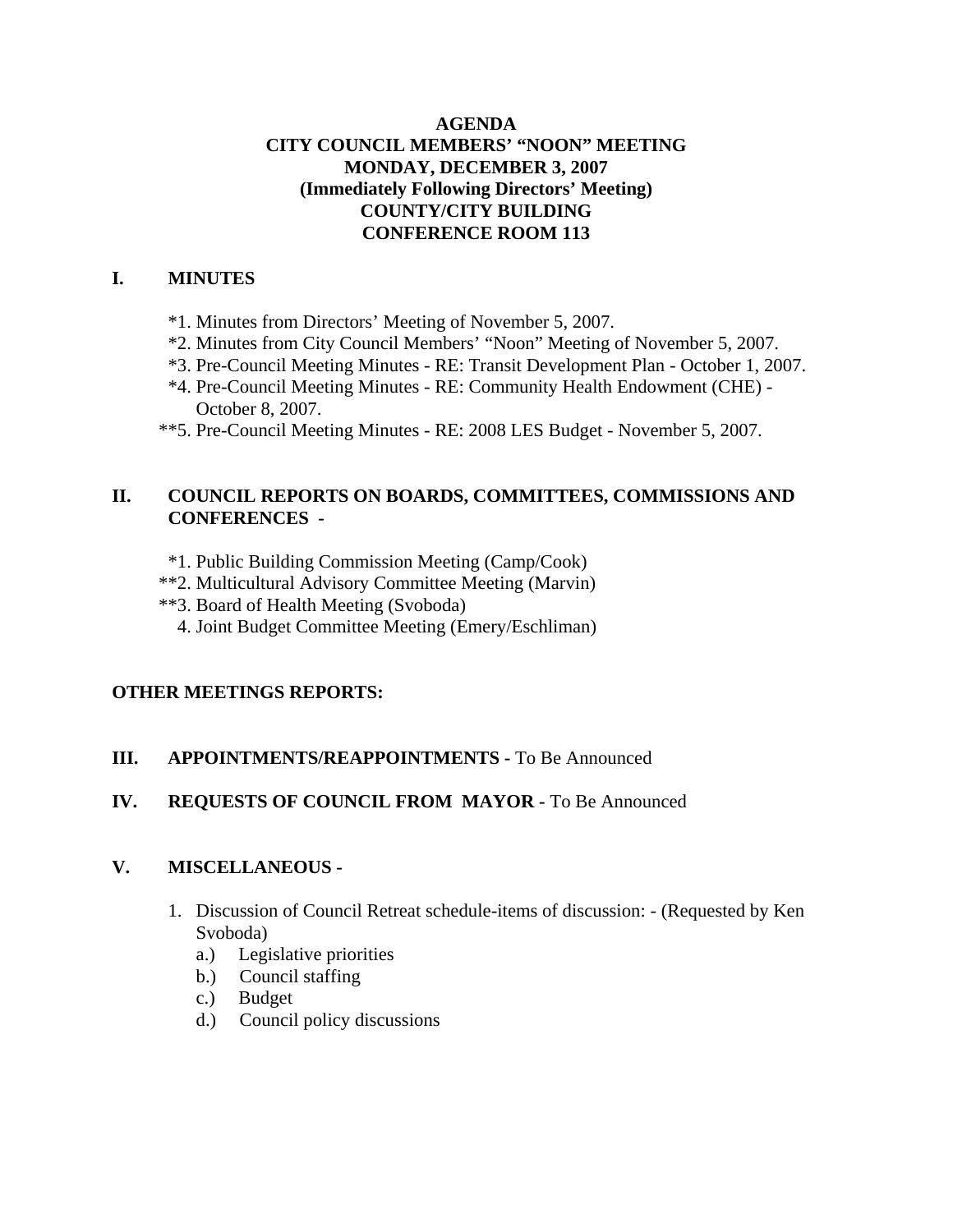#### **VI. CITY COUNCIL MEMBERS**

#### **VII. MEETINGS/INVITATIONS** -

- 1.  $7<sup>th</sup>$  Annual Country Christmas for Cedar Youth Services on Sunday, December 2, 2007 from 6:00 p.m. to 9:00 p.m. at Uncle Ron's Wild West Saloon, 340 West Cornhusker Highway - (See Invitation-Council received their invitations on 11/26/07 in their file folders)
- 2. Havelock Business Association 48<sup>th</sup> Annual Christmas Breakfast on Tuesday, December 11, 2007 at 8:00 a.m. at the Isles Reception Hall, 6232 Havelock Avenue - RSVP by Dec.  $5<sup>th</sup>$  to 434-3107 - (See Invitation)
- 3. NeighborWorks Lincoln Holiday Party on Wednesday, December 19, 2007 from 5:00 p.m. to 7:00 p.m. at Hawley Bed and Breakfast, 545 North 25<sup>th</sup> Street - RSVP by Dec.  $12<sup>th</sup>$  to 477-7181 or by email - (See Invitation)
- 4. Retirement Party (14 Years) for Ron Flansburg, District Court Work Release! On Tuesday, December 4, 2007 from 9:30 a.m. to 10:30 a.m. at the Adult Probation Office,  $605$  South  $10<sup>th</sup>$  Street, Room 1163 - (See Invitation)
- 5. The Lincoln, Nebraska Office of Gilmore & Bell, P.C. Holiday Open House on Thursday, December 6, 2007 from 4:00 p.m. to 7:00 p.m. at Wells Fargo Center, 1248 "O" Street, Suite 710 - RSVP by Dec.  $3<sup>rd</sup>$  to 474-5000 - (See Invitation)
- 6. The Lancaster County Agricultural Society along with Hampton Commercial Construction, Inc. Special Groundbreaking Celebration for the Lancaster Event Center Expansion Project on Wednesday, December 12, 2007 at 10:00 a.m. at  $84<sup>th</sup>$  & Havelock Avenue - RSVP to Dan Parsons at 1-888-434-4777, ext.1 or by e-mail - (See E-Mail Invitation)

#### **VIII. ADJOURNMENT**

## **\*HELD OVER FROM NOVEMBER 12, 2007. \*\*HELD OVER FROM NOVEMBER 19, 2007. \*\*\*HELD OVER FROM NOVEMBER 26, 2007.**

ca120307/tjg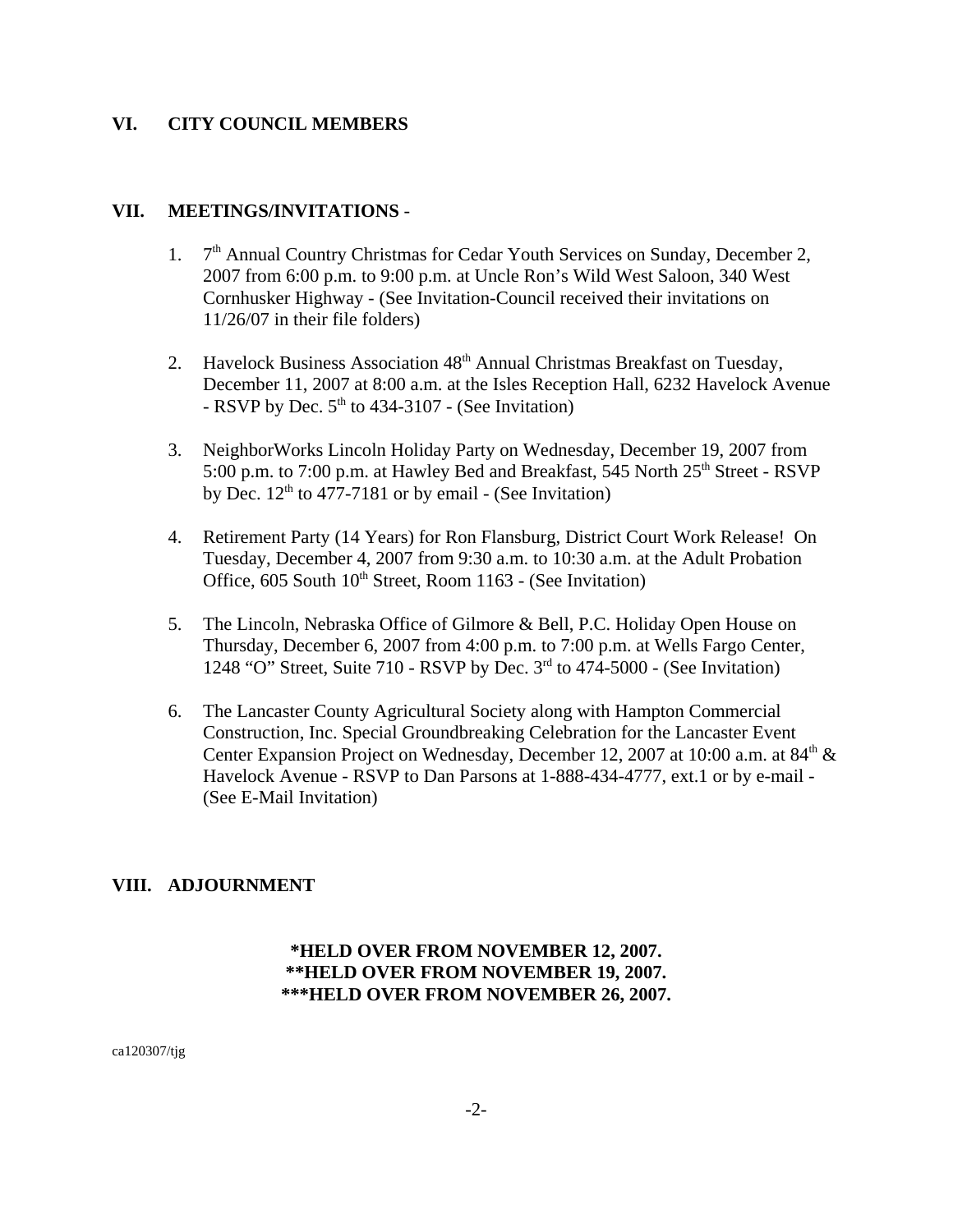#### **MINUTES CITY COUNCIL MEMBERS' "NOON" MEETING MONDAY, DECEMBER 3, 2007 COUNTY/CITY BUILDING CONFERENCE ROOM 113**

**Members Present:** Dan Marvin, Chair; Robin Eschliman; Vice-Chair; Jon Camp; Jonathan Cook; Doug Emery; John Spatz and Ken Svoboda.

**Others Present:** Dana Roper, City Attorney; Trish Owen, Mayoral Aide; Deena Winter, Lincoln Journal Star; Andrea Mick, LIBA; Coby Mach, LIBA; Kyle Fisher, Lincoln Chamber of Commerce and Mary Meyer, City/County Clerk and other interested parties.

Copy of the Nebraska Open Meeting Act posted on rear wall of Room 113.

Chair Marvin opened the meeting at 11:20 a.m.

#### **I. MINUTES**

- \*1. Minutes from Directors' Meeting of November 5, 2007.
- \*2. Minutes from City Council Members' "Noon" Meeting of November 5, 2007.
- \*3. Pre-Council Meeting Minutes RE: Transit Development Plan October 1, 2007.
- \*4. Pre-Council Meeting Minutes RE: Community Health Endowment (CHE) October 8, 2007.
- \*\*5. Pre-Council Meeting Minutes RE: 2008 LES Budget November 5, 2007.

 Marvin called for approval of above meeting minutes. No corrections or comments of the Directors' and Noon meeting minutes, which were approved. A caveat placed on the three pre-council meetings, and once read if any modifications needed corrections will be made.

## **II. COUNCIL REPORTS ON BOARDS, COMMITTEES, COMMISSIONS AND CONFERENCES**

#### **\*1. Public Building Commission Meeting (Camp/Cook)**

Camp stated they approved the minutes, and then reviewed the carpet bids for Court House Plaza. Other items of interest included:

- Discussion of District Energy Commission laying street lines;
- Hall of Justice roofing completed, with a 25 year warranty, at a cost of \$450,000; and
- A report on the jail with Sampson being the construction manager at risk, but hearing it will be re-bid.

Camp added they did a study on the Hall of Justice concerning new courts. The Commission decided to review going to the third floor at 555 S.  $10<sup>th</sup>$ . Nothing will be done to the Hall of Justice perimeter as the numbers were high, and a walkway across the two buildings also has been put aside. The architects, Sinclair Hille, will present better detail on what can be done at  $555 S. 10<sup>th</sup>$ , which would include the consideration of moving the County Attorney, and possibly the City Attorney, with the City Attorney concerned regarding security. Again, the State Legislature typically is the body that approves additional judges, and then puts the cost of the courtrooms and staff on the City, and is indirectly how the Public Building Commission arrived as we oversee the combined building facilities.

Cook commented as noted it was a very in-depth discussion on choices. Have had many options to discuss over 3 or 4 meetings and are trying to leave no space unexamined for making use for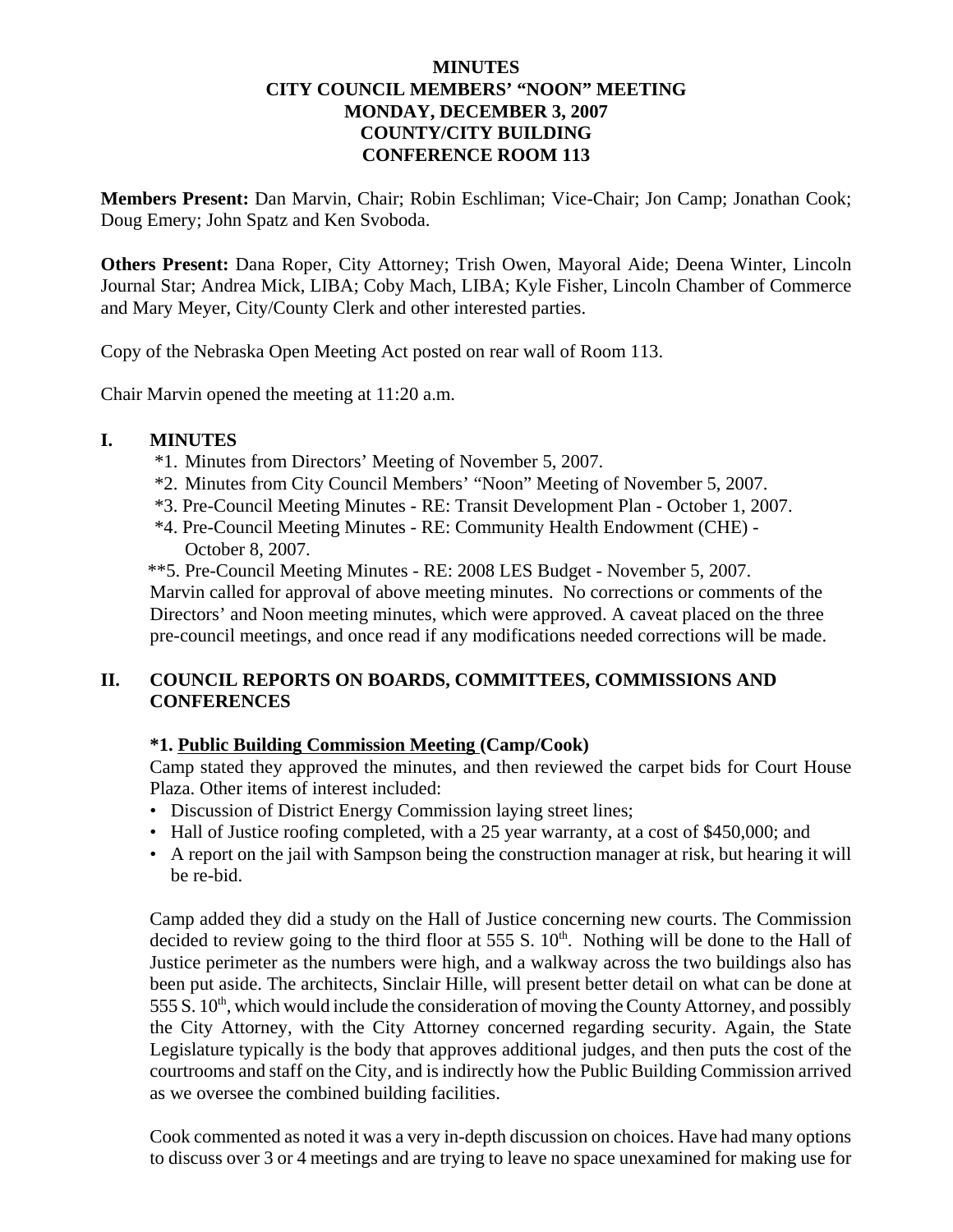courtrooms. But, as mentioned, the City Attorney would like having security and if the City Attorney moved to 555 S.  $10<sup>th</sup>$  we would have to add very costly security staff and equipment. The County Attorney could potentially move to 555 S.  $10<sup>th</sup>$  and the City Attorney might stay at 575 S.  $10^{th}$ . Trying to figure if this might work. Also, have had a lot of feedback from Judges, who have specific interests and certain ways of arranging courtrooms and we try to accommodate items asked for.

## **\*\*2. Multicultural Advisory Committee Meeting (Marvin)**

This meeting was held at the Sheldon. The interim director is someone Marvin knows and the members were given a variety of cultural events (tour) there. There was a vote on the living wage on which Marvin sustained.

# **\*\*3**. **Board of Health Meeting (Svoboda)**

The meeting was on November 13, 2007. A letter to Mayor Beutler from the Capital Humane Society regarding their willingness to work with city administration on a kenneling contract was mentioned. A proposal for that contract should be going out this week and sometime in January there should be a review of the contract. Then shortly thereafter there should be a contract for a habitat which has been worked on since 2002 or 2003.

The food program was reported on and this program was a huge success. There were 11% more meals served this year than in 2006. Also kudos go to Russwood Chrysler-Plymouth for donating two minivans for use in the summer food program again this year.

# **4. Joint Budget Committee Meeting (Emery/Eschliman**)

Meeting held November 30, 2007 with Bruce Dart giving presentation on the health departments regarding JBC. There is not the same oversight of the health department by the JBC as there is of the social services end. Dart discussed and spoke about their responsibilities and what the charter states. Also a member from a regional health group spoke and there is some thought that Regional Mental Health may become part of JBC.

# **OTHER MEETINGS REPORTS:**

**III. APPOINTMENTS/REAPPOINTMENTS (Attachment)**  Owen passed out an updated list.

# **IV. REQUESTS OF COUNCIL FROM MAYOR**

Owen had been asked by Pearce to mention LES and also remind the Board of setting up Council meetings through Grammer. This discussion was combined with (III) Appointments/ Reappointments. The meetings will be set up and Council plans to meet with 2 or 3 future LES appointees.

The Council will submit a list of three names for the Audit Board to the Mayor and discuss at a future meeting. Owen will find out what the time table will be. Doug Carey withdrew name but should have all other names by mid January.

There is an invitation from the Mayor's office - Wednesday, December 3, 2007 there will be a social from 6 pm to 6:30 pm. The Mayor's Youth Advisory Council will be meeting at the LPS District Office. From 6 to 6:30 it will be informal and directors and staff will be visiting and answering questions. This is a city-wide meeting with quite a few young folks